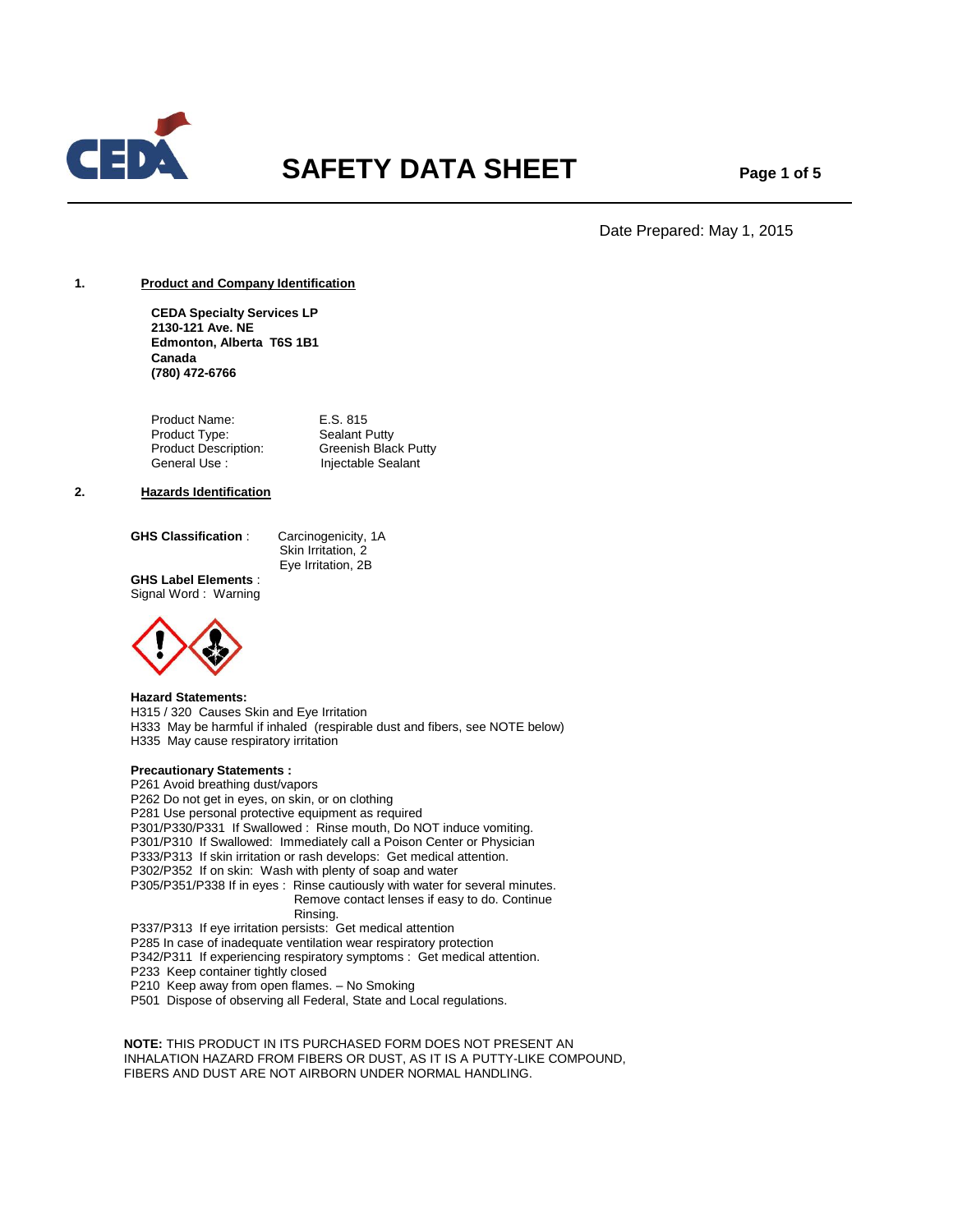#### **3. Composition / Information on Ingredients**

| <b>Ingredients</b>        | CAS No.     | % by weight |  |
|---------------------------|-------------|-------------|--|
| 2-Propanol                | 67-63-0     | $1 - 25$    |  |
| <b>Titanium Dioxide</b>   | 13463-67-7  | $1 - 6$     |  |
| Carbon Black              | 1333-86-4   | $\leq$      |  |
| Kaolin                    | 1332-58-7   | 20-50       |  |
| <b>Crystalline Silica</b> | None        | $1 - 15$    |  |
| Rosin Base                | Proprietary | $1 - 25$    |  |

#### **4. First Aid Measures**

| Ingestion:  | DO NOT INGEST. Oral toxicity not determined. Do NOT induce vomiting. |
|-------------|----------------------------------------------------------------------|
|             | Call a physician or get medical help immediately.                    |
| Inhalation: | Remove to fresh air. If symptoms persist,                            |
|             | seek medical attention.                                              |
|             | Skin Contact: Wash with soap and water, consult physician if         |
|             | rash develops.                                                       |
|             | Eye Contact: Flush with water 15 minutes. If symptoms persist,       |
|             | seek medical attention.                                              |

# **5. Fire Fighting Measures**

 Recommended Extinguishing Agent: Foam, Dry Chemical, Carbon Dioxide, Water Fog Special Fire Fighting Procedures: Self contained breathing apparatus and protective clothing should be worn in fighting fires involving chemicals. (Professionally Trained Personnel). Hazardous Products Formed by Fire or Thermal Decomposition: Carboxylic acids, aldehydes, Oxides of carbon Unusual Fire or Explosion Hazards: Closed containers may rupture when exposed to extreme heat or fire conditions Compressed Gases: None Pressure at Room Temperature: Does not apply

## **6. Accidental Release Measures**

Steps to be taken in cases of

spill or leak:

 Wear proper personal protective equipment. Remove any sources of ignition from the area and allow hot surfaces to cool. Return uncontaminated material to metal container and seal container tightly. Dispose of contaminated material or waste. Clean up with mineral spirits.

# **7. Handling and Storage**

Storage: Cool, dry, storage below 90 degrees F. Store in closed containers.

Handling: Avoid contact with skin and eyes. Do not breathe vapors. This product in its purchased form does not create an inhalation hazard from fibers or dust. If grinding or sanding or any other process is performed to this compound will cause airborne particles wear appropriate respirator to avoid breathing any dust or vapors. Wear appropriate safety gear as required in work area.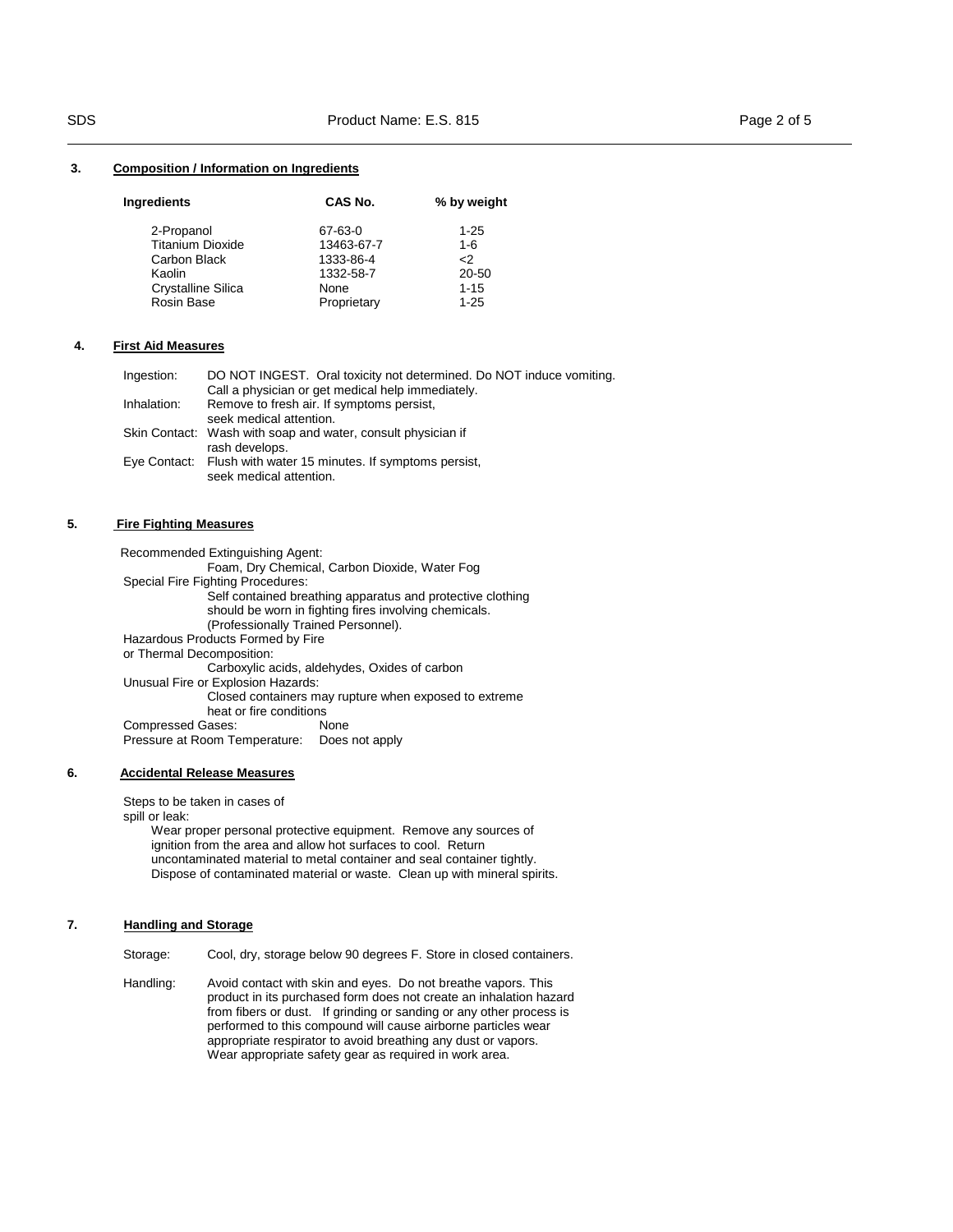# **8. Exposure Controls / Personal Protection**

| <b>Exposure Limits</b><br>Ingredients                                                                                                                 | <b>ACGIH</b><br>(TLV)                                 | <b>OSHA</b><br>(PEL)                                                                                                                                   | <b>OTHER</b> |
|-------------------------------------------------------------------------------------------------------------------------------------------------------|-------------------------------------------------------|--------------------------------------------------------------------------------------------------------------------------------------------------------|--------------|
| 2-Propanol                                                                                                                                            | 200 ppm TWA<br>400 ppm STEL                           | 400ppm TWA                                                                                                                                             |              |
| <b>Titanium Dioxide</b>                                                                                                                               | 10mg/m3 TWA                                           | 15mg/m3                                                                                                                                                |              |
| Carbon Black                                                                                                                                          | 3.5 mg/m3 TWA                                         | $3.5 \text{ mg/m}$ $3 \text{ TWA}$                                                                                                                     |              |
| Crystalline Silica                                                                                                                                    |                                                       |                                                                                                                                                        |              |
| Cristobalite<br>Tridymite                                                                                                                             | 0.05 mg/m3 (respirable)<br>0.05 mg/m3 (respirable)    | 0.025 mg/m3 (respirable)                                                                                                                               |              |
| Quartz                                                                                                                                                | 0.1 mg/m3 (respirable)                                | 0.025 mg/m3 (respirable)                                                                                                                               |              |
| Kaolin<br>Rosin Base                                                                                                                                  | 2 mg/m3 (resp. fraction)<br>Not Established           | 5 mg/m3 (resp. fraction)<br>Not Established                                                                                                            |              |
| Personal Protective Equipment (PPE)<br><b>Safety Glasses</b><br>Eyes:                                                                                 |                                                       |                                                                                                                                                        |              |
|                                                                                                                                                       | Wear eye protection                                   |                                                                                                                                                        |              |
| Skin:<br>Chemical resistant gloves.<br>Respiratory Protection: NIOSH approved for organic vapors and dust.<br>Other Protective Clothing or Equipment: |                                                       | Coveralls or other protective clothing. Safety equipment as required in area.                                                                          |              |
| Work / Hygienic Practices:                                                                                                                            | Avoid contact with skin. Wash hands before eating.    |                                                                                                                                                        |              |
| <b>Engineering Controls:</b>                                                                                                                          | resulting from vaporization of certain organic agents | Ventilation: Local exhaust if poorly ventilated area or in confined spaces.<br>Ventilation should be provided during heat up to exhaust organic vapors |              |

# **9. Chemical and Physical Properties**

| Appearance:              | <b>Greenish Black Putty</b>                         |                            |
|--------------------------|-----------------------------------------------------|----------------------------|
| Odor:                    | Alcohol like                                        |                            |
| pH:                      | 5.6                                                 |                            |
| Solubility in Water:     | NIL                                                 |                            |
| Specific Gravity:        | 1.76 (H <sub>2</sub> O = 1)                         |                            |
| <b>Evaporation Rate:</b> | Not Applicable                                      |                            |
| Boiling Point:           | Not Applicable                                      |                            |
| Melting Point:           | Not Applicable                                      |                            |
| Vapor Pressure:          | Solvent only, mixture not tested :                  |                            |
|                          | $(33 \text{ mm}$ hg) at 20 C                        |                            |
| Vapor Density:           | Solvent only, mixture not tested                    |                            |
|                          | 1.5 at 25 C                                         |                            |
| <b>VOC Content:</b>      | Maximum 9% by weight                                |                            |
| Flash Point:             | Flash Point: Less than 100 F. (material is a solid) | Method: Cleveland Open Cup |
|                          |                                                     |                            |

Flammable Limits: LEL: Not Established UEL: Not Established

# **10. Stability and Reactivity**

| Stability:                | Stable                                        |
|---------------------------|-----------------------------------------------|
| Hazardous Polymerization: | Will not occur                                |
| Hazardous Decomposition   |                                               |
| Or By-Products:           | Carboxylic acids, aldehydes, Oxides of carbon |
| Incompatibility:          | Strong Oxidizers and Strong Acids             |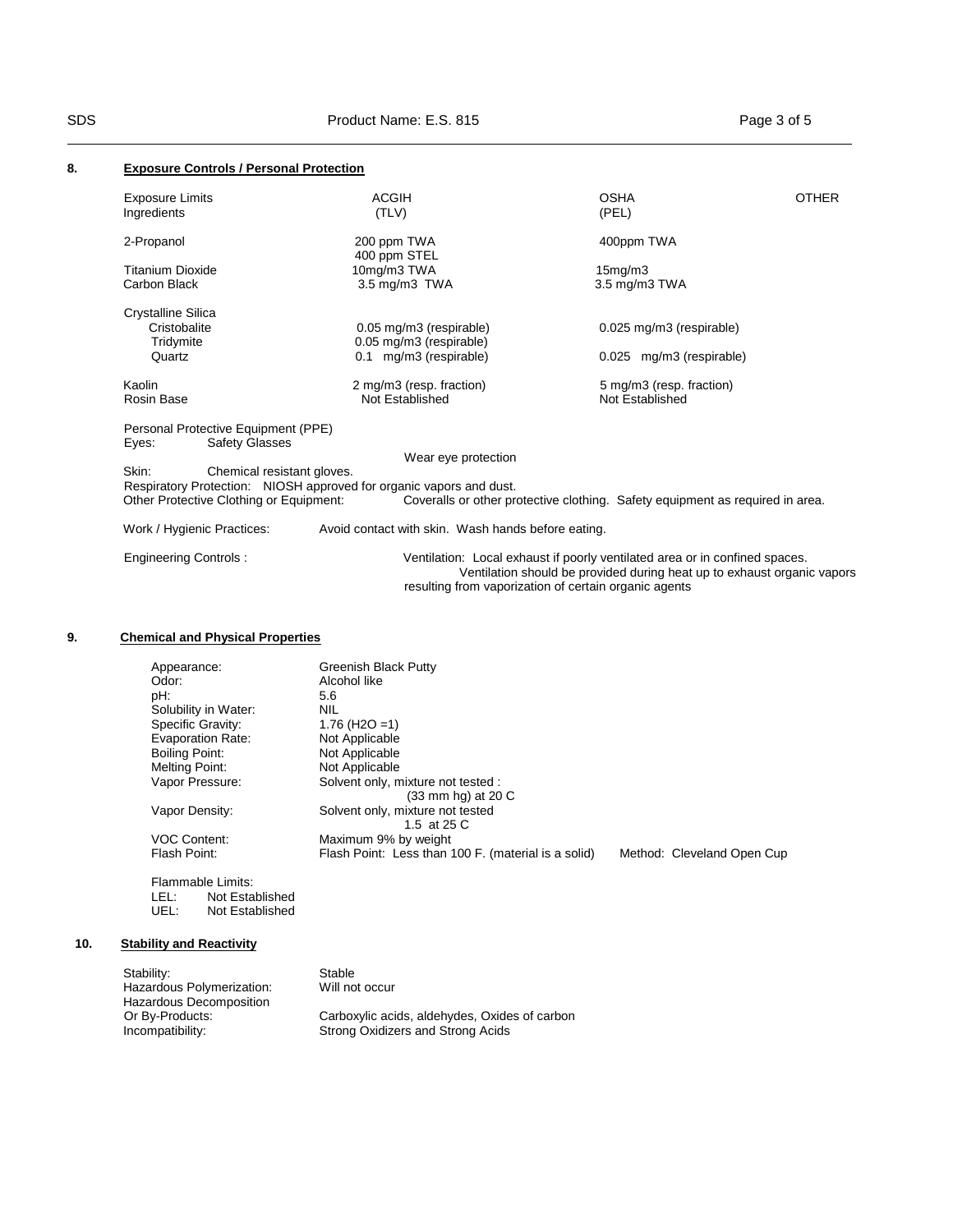# **11. Toxicology Information**

| Primary Routes of Entry:<br>Signs and Symptoms of Overexposure:                                                               | Inhalation and contact.<br>Inhalation: Possible dizziness or headaches,<br>respiratory irritation. Eyes: Redness and irritation.<br><b>Skin:</b> Chemical dermatitis, redness and itching.                                                                                                                                                                                                                                                   |
|-------------------------------------------------------------------------------------------------------------------------------|----------------------------------------------------------------------------------------------------------------------------------------------------------------------------------------------------------------------------------------------------------------------------------------------------------------------------------------------------------------------------------------------------------------------------------------------|
| <b>Existing Conditions Aggravated</b>                                                                                         |                                                                                                                                                                                                                                                                                                                                                                                                                                              |
| by Exposure:                                                                                                                  | Pre-existing skin condition if prolonged exposure<br>to skin. (Wear chemical resistant gloves) Respiratory<br>disorders, asthma, chronic emphysema, heart condition (if prolonged<br>and continuous exposure to dust or vapors).<br>Dust exposure is not a hazard with this product under normal use.<br>Product is in a paste form. (Organic vapors, Wear recommended<br>respirator if exceeding permissible exposure limit, see section 8) |
| Carcinogenicity<br>NTP:<br>IARC:<br><b>OSHA Regulated:</b>                                                                    | Crystalline Silica (respirable size) Known to be a Carcinogen<br>Crystalline Silica, Group 1 IARC, Titanium Dioxide, Group 2B IARC, Carbon Black, Group 2B IARC<br>NO.                                                                                                                                                                                                                                                                       |
| Toxicity: (2-propanol only, mixture not tested)<br>Inhalation (2-Propanol):<br>Skin (2-Propanol):<br>Ingestion: (2-Propanol): | 73 mg/l, 4 hr., (Rat)<br>12870 mg/kg (16:4; Rabbit, Rabbit; Experimental value)<br>5045 mg/kg bodyweight; (Rat Experimental value)                                                                                                                                                                                                                                                                                                           |
| Acute Health Hazards:                                                                                                         | <b>Skin:</b> Contact on bare skin can cause chemical dermatitis,<br>redness, itching<br><b>Inhalation:</b> Breathing excessive vapors may cause dizziness<br>or headaches irritation of eyes, nose, throat, lungs and<br>can cause central nervous system depression.                                                                                                                                                                        |
| Chronic Health Hazards:                                                                                                       | Inhalation:<br>Crystalline Silica (respirable size) NTP Known Carcinogen.<br>Repeated exposure to 2-propanol vapors above recommended exposure limits, can cause central<br>nervous system effects, drowsiness, dizziness and headaches.<br>(Wear recommended respirator if exceeding permissible exposure limit, see section 8)                                                                                                             |

**NOTE**: THIS PRODUCT IN ITS PURCHASED FORM DOES NOT PRESENT AN INHALATION HAZARD FROM FIBERS OR DUST, AS IT IS A PUTTY-LIKE COMPOUND. FIBERS AND DUST ARE NOT AIRBORN UNDER NORMAL HANDLING.

## **12. Ecological Information**

Not available

## **13. Disposal Considerations**

Recommended Methods of Disposal:

RCRA 40 CFR 261 Classification : This product as purchased does not fall under current US EPA RCRA definitions of Hazardous Waste. Certain state regulations could affect whether a material is considered a hazardous waste upon disposal. It must also be noted that a material can become a hazardous waste if it is mixed with or comes in contact with a hazardous substance during use. Under RCRA it is the responsibility of user of a product to determine at the time of disposal, whether a material should be classified as a hazardous waste.

## **14. Transport Information**

DOT (49 CFR 172): Not Regulated<br>IATA : Not Regulated Not Regulated Liquid / Solid (per ASTM D 4359-90) : Material is a solid